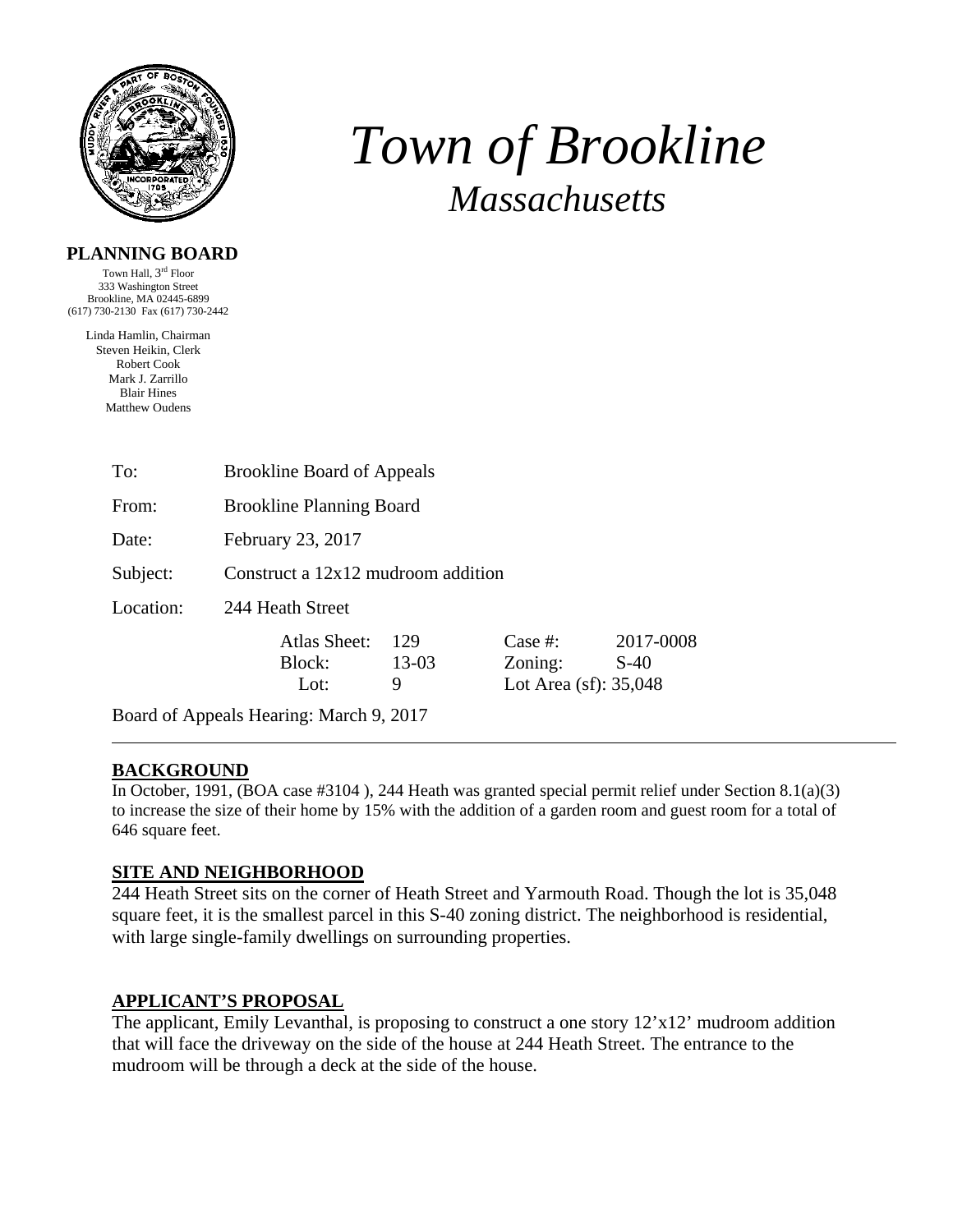#### **FINDINGS**

#### **Section 5.50- Front yard Requirements**

| <b>Dimensional</b><br><b>Requirements</b> | <b>Required</b> | <b>Existing</b> | <b>Proposed</b> | <b>Relief Required</b> |
|-------------------------------------------|-----------------|-----------------|-----------------|------------------------|
| 5.50 Front yard<br>requirements           | 30 <sup>°</sup> | 25'             | 23.3'           | Special Permit*        |

*\* Under §5.43, the Board of Appeals may waive yard and/or setback requirements if counterbalancing amenity is provided; in this case the Applicant is proposing a tree at the rear property line.* 

#### **Section 8.02.2** – Alteration of Extension

A special permit is required to alter or extend a nonconforming structure.

#### **PLANNING BOARD COMMENTS**

The Planning Board supports this request for front yard setback relief to construct a 12'x12' mudroom. The requested setback relief is minimal and the Applicant is proposing to add additional landscaping as a counterbalancing amenity. Moreover, the property has a tall stockade fence and ample landscaping blocking the view of the addition from the street.

### **Therefore, the Planning Board recommends approval the site plan by CapeSurv, dated 1/27/2017, and architectural elevations and floors plans, dated 11/8/2016 by JCG Architecture, subject to the following conditions:**

- 1. Prior to the issuance of a building permit, the applicant shall submit a final site plan, floor plans, and elevations, subject to review and approval by the Assistant Director for Regulatory Planning.
- 2. Prior to the issuance of a building permit, the applicant shall submit a final landscaping plan indicating all counterbalancing amenities, subject to review and approval by the Assistant Director for Regulatory Planning.
- 3. Prior to the issuance of a building permit, the applicant shall submit to the Building Commissioner for review and approval for conformance to the Board of Appeals decision: 1) a final site plan stamped and signed by a registered engineer or land surveyor; 2) final floor plans and elevations stamped and signed by a registered architect; and 3) evidence that the Board of Appeals decision has been recorded at the Registry of Deeds.

*alc*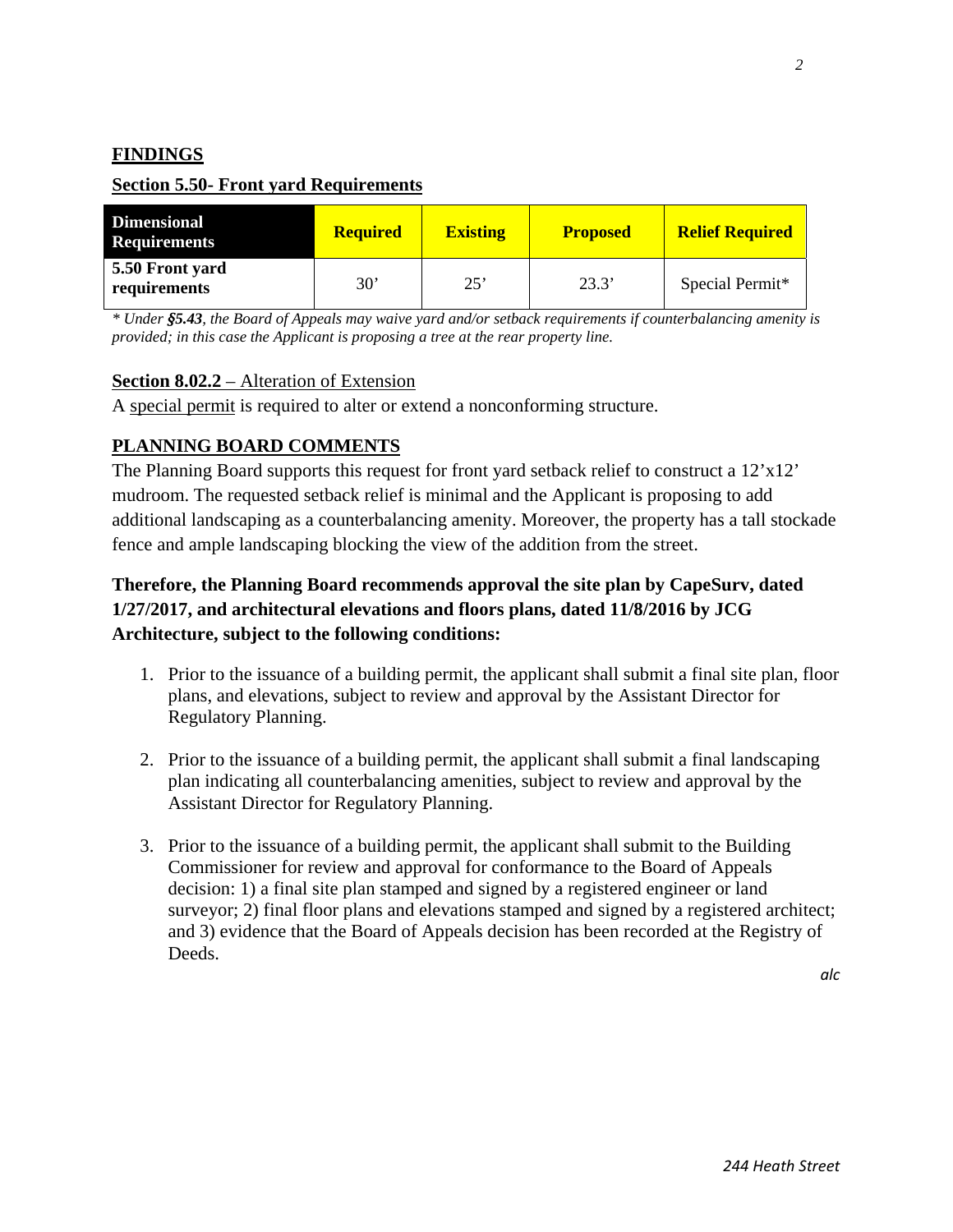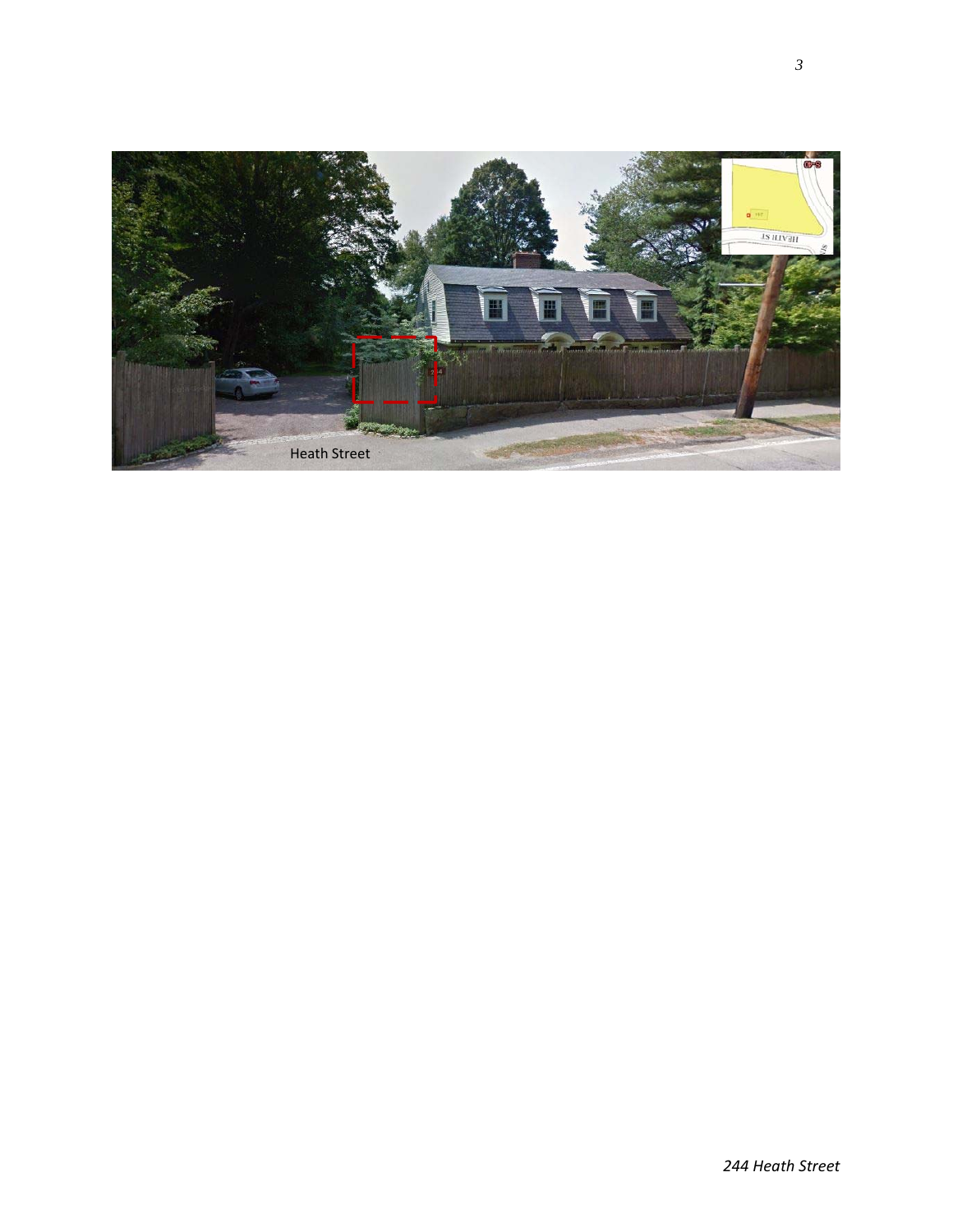



Scale:  $1'' = 2000' \pm$ 

### **ASSESSORS REF.:**

Parcel ID  $440 - 13 - 03$ 

#### ZONE:

 $\overline{\mathsf{S}}$ -40 (Single Family) Area (min.) 40,000 SF Width (min) 150'<br>Width (min) 150'<br>Height 35' (max) Setbacks: Side: <sub>טיטיכ</sub>,<br>1 Family Detached Dwelling 20'<br>Any Other Structure 20' Rear:<br>
1 Family Detached Dwelling 50'<br>
Any Other Structure 60'

#### **FLOOD ZONE:**

 $X - Area$  of minimul flooding See FEMA Map #25021C0034E Effective Date July 17, 2012

1.) The property line information shown is approximate<br>only and was compiled from available record information. 2.) The topographic information was obtained<br>from an on the ground survey performed on<br>or between  $14/JUN/16$  and  $15/JUN/16$ . **N** 3.) The datum used is APPROXIMATE MSL.  $\overline{o}$ ΝN 4.) The underground utilities have yet to be located.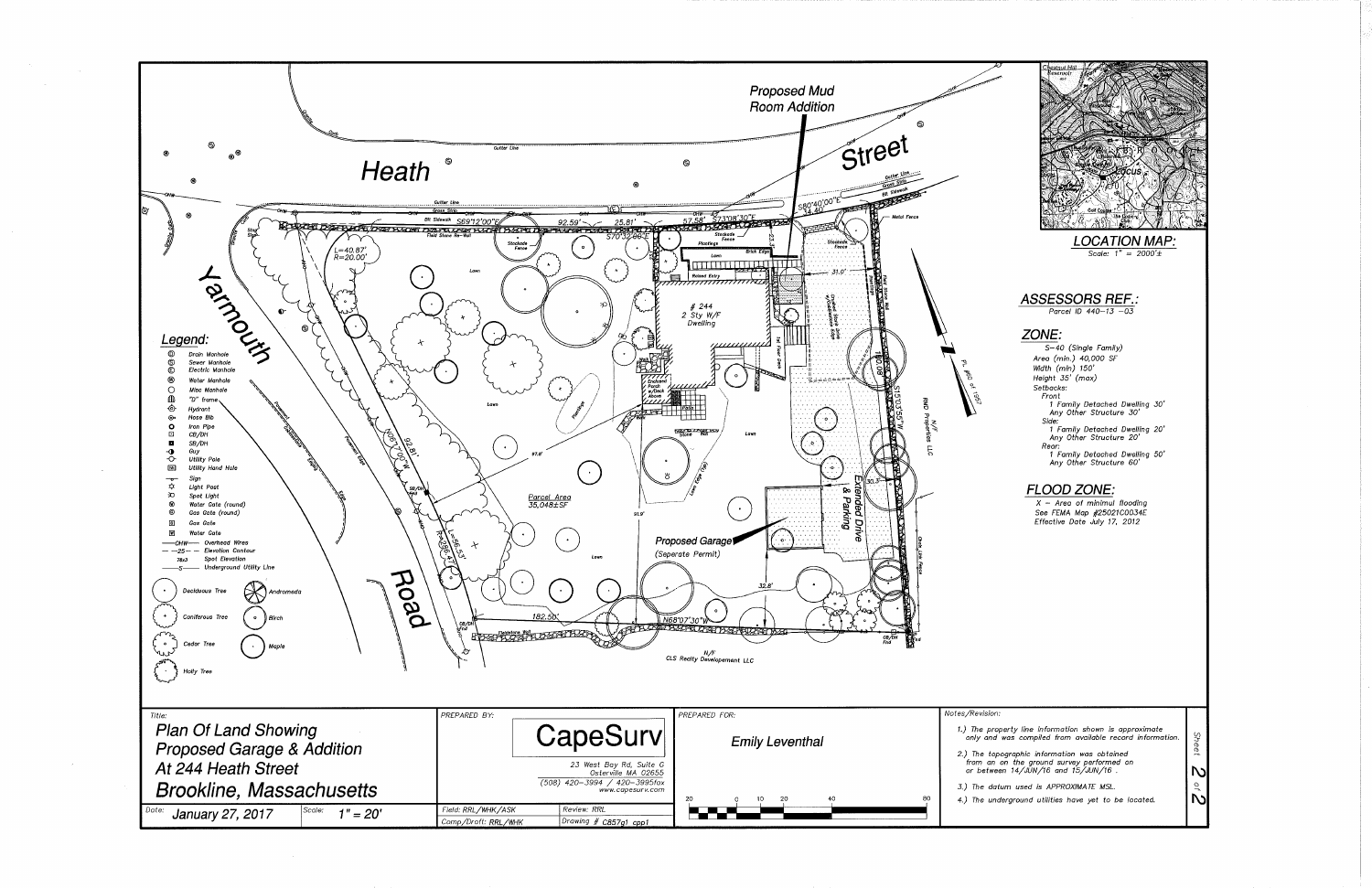

## 244 Heath

Progress 11/8/16